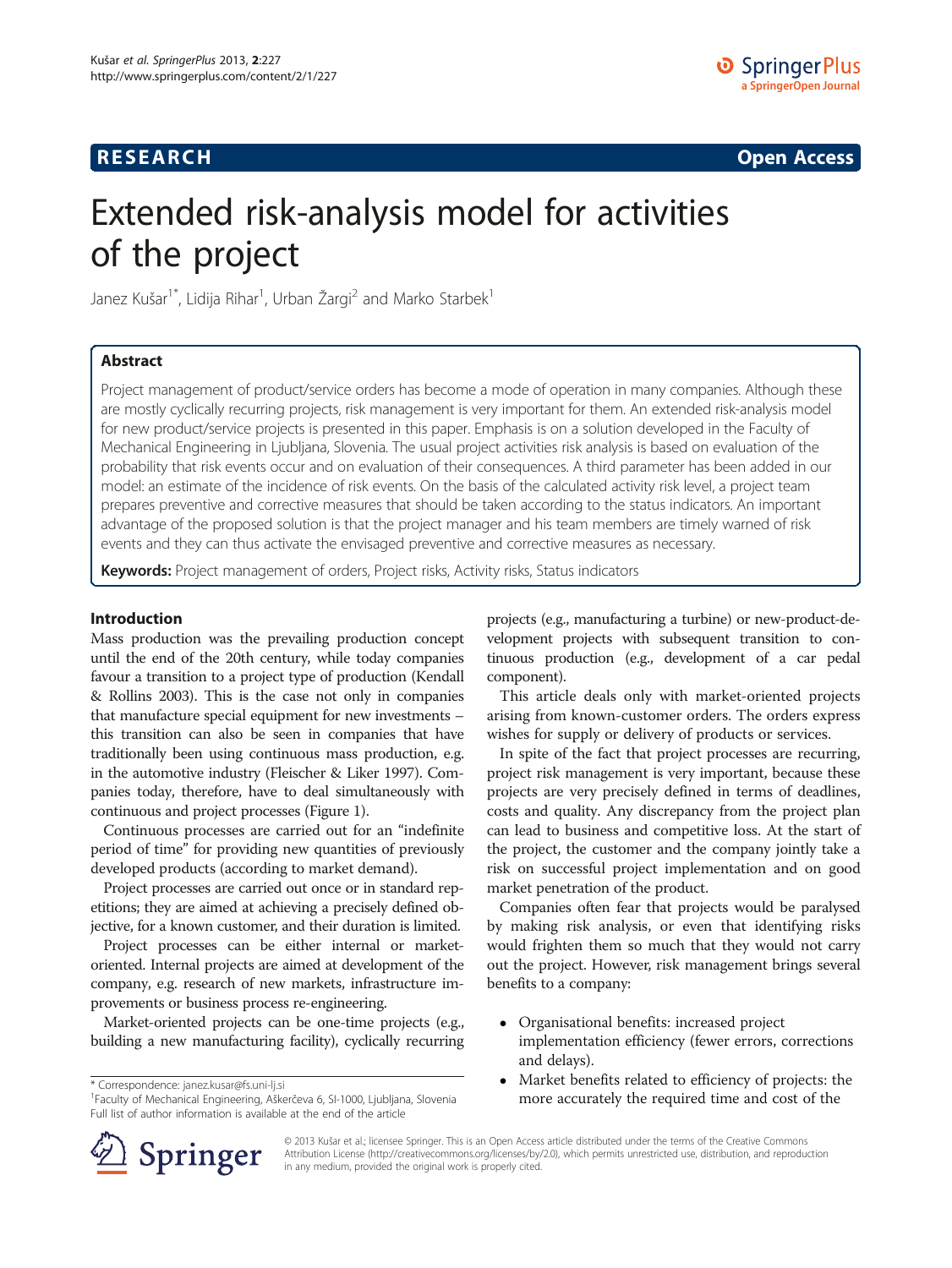<span id="page-1-0"></span>

project are calculated, and more effectively the risk is managed, the higher is the profit made by the project and the higher is customer satisfaction.

 Strategic benefits of project risk management are logical if market benefits of several successful projects are summed up, and then a consideration is made of what this means for a company in the long term.

Well-planned project risk management ensures higher customer satisfaction and thus a higher reputation for the company. Forward project management with established mechanism of risk management allows the company to function much more effectively and successfully in times of continuous changes.

Presented below are the results of a project activities risk management model for developing new products or services. The model is based on quantitative risk analysis and on experience of implementing project management in Slovenian companies.

#### Project activities risk management model

Activity or project risks (PMBOK Guide [2004](#page-10-0); Paul [2002](#page-10-0)) are possible events or circumstances that can threaten the planned project course. Risk analysis is the most important tool used by project managers in project risk management.

Several models and methods are available for risk analysis of project activities (Cappels [2004;](#page-10-0) Goodpasture [2004](#page-10-0); Smith & Merritt [2002](#page-11-0); Vargas [2008](#page-11-0); Risk management guide for DOD acquisition [2006;](#page-11-0) Dobie [2007\)](#page-10-0).

Cappels (Cappels [2004](#page-10-0)) said that effective risk management requires four steps for assessing and managing risk: identification of potential risks, quantification of risk, developing a response to risk and risk response control. Goodpasture (Goodpasture [2004](#page-10-0)) using Kano model and project balance sheet for managing of risk. Smith and Merritt (Smith & Merritt [2002\)](#page-11-0) propose proactive risk management in five steps: identify risks, analyze risk, prioritize and map risks, resolve risk and monitor risk. Vargas (Vargas [2008](#page-11-0)) discuses and analyze the model and best practices used in the PMI standards, published in the PMBOK guide (PMBOK Guide [2004\)](#page-10-0). The risk management processes model (Risk management guide for DOD acquisition [2006\)](#page-11-0) includes the following key activities of risk: identification, analysis, mitigation planning, mitigation plan implementation and tracking. The risk reporting matrix is used to determine the level of risk. Dobie (Dobie [2007\)](#page-10-0) proposes the risk management process in nine steps.

Analysis of available models and methods of project risk management, supported by experience of project implementation in an industrial environment (Kušar et al. [2008\)](#page-10-0), led the researchers of the Laboratory for Manufacturing Systems at the Faculty of Mechanical Engineering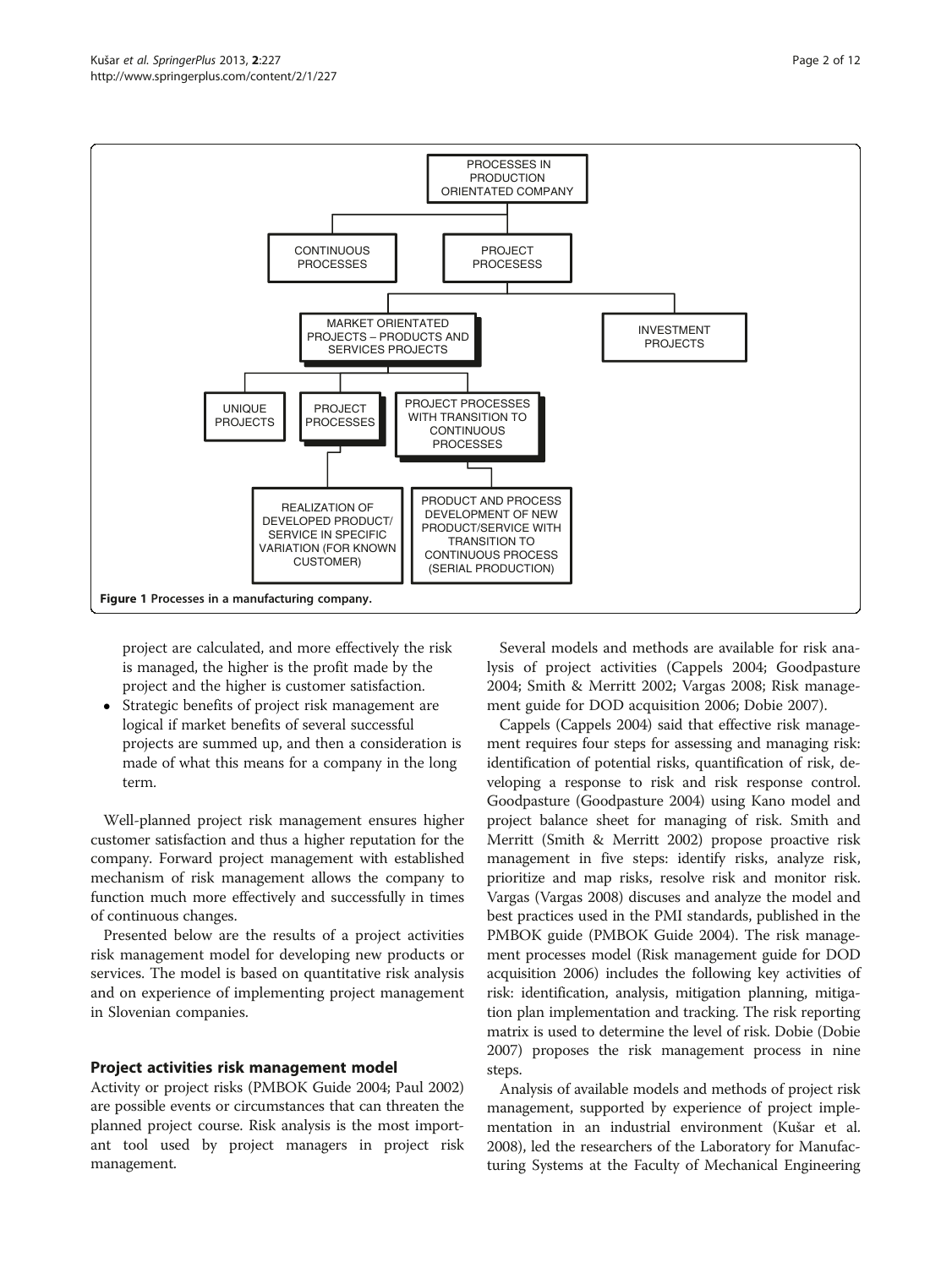in Ljubljana to create a project activities risk management model, shown in Figure 2.

The starting point was a review of the reference model analysis proposed by (Dobie [2007](#page-10-0)).

Comparison of the two models showed the following differences:

- In reference's model, risk analysis of project activities is carried out in nine steps:
	- step 1: establishing the context,<br>• step 2: preliminary risk analysis.
	- step 2: preliminary risk analysis,<br>• step 3: detailed risk identification
	- step 3: detailed risk identification,<br>• step 4: detailed risk analysis.
	- step 4: detailed risk analysis,

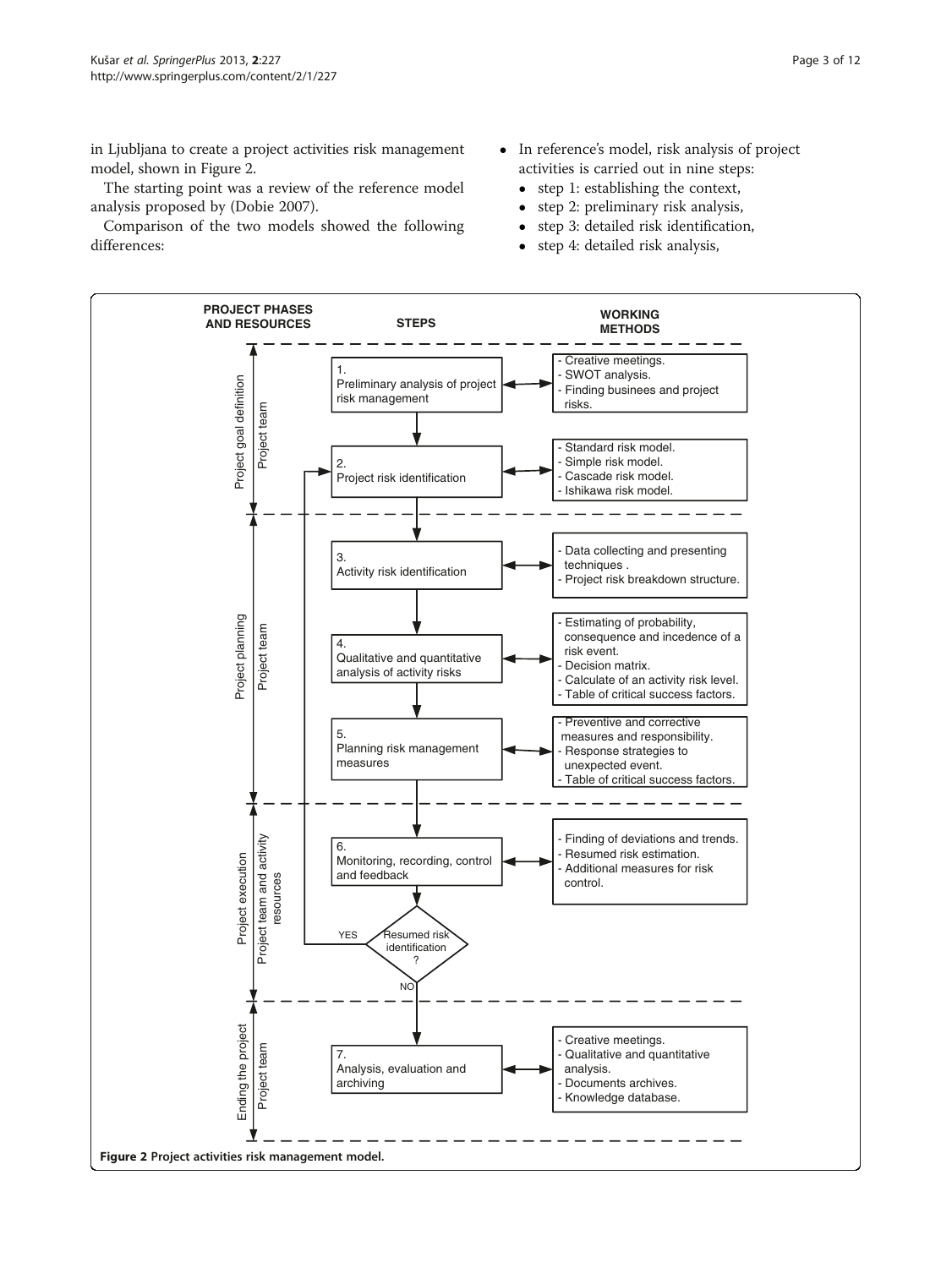- step 5: detailed risk evaluation,
- $\bullet$  step 6: risk treatment (planning),
- step 7: prepare risk management plan,
- step 8: risk monitoring and control,
- step 9: review.
- In the proposed model, risk analysis of project activities is carried out in seven steps, on the basis of guidelines in (PMBOK Guide [2004\)](#page-10-0):
	- step 1: preliminary analysis of project risk management,
	- step 2: project risk identification,
	- step 3: activity risk identification,
	- step 4: qualitative and quantitative analysis of activity risks,
	- step 5: planning risk management measures,
	- step 6: monitoring, recording, control and feedback,
	- step 7: analysis, evaluation and archiving.
- The differences between these two models are presented in Table 1.
- Additionally, the proposed model incorporates the most frequently used work methods that a project

## Table 1 Overview of differences between the treated risk analysis models

| Steps of the<br>reference's model  | Steps of the<br>proposed model                           | <b>Differences</b>                                                                                                                                               |  |  |  |
|------------------------------------|----------------------------------------------------------|------------------------------------------------------------------------------------------------------------------------------------------------------------------|--|--|--|
| 1. Establishing<br>the context     | 1. Preliminary<br>analysis of project<br>risk management | - Steps 1 and 2 of<br>reference's model are<br>combined in one step in the<br>proposed model                                                                     |  |  |  |
| 2. Preliminary<br>risk analysis    |                                                          | - Preliminary analysis of<br>the proposed model refers<br>to the whole project                                                                                   |  |  |  |
| 3. Detailed risk<br>identification | 2. Project risk<br>identification                        | - Step 3 of reference's model<br>is logically divided into risk                                                                                                  |  |  |  |
|                                    | 3. Activity risk<br>identification                       | analysis of the whole project<br>and then to detailed analysis<br>of risk activities                                                                             |  |  |  |
| 4. Detailed risk<br>analysis       | 4. Qualitative and<br>quantitative analysis              | - Estimate of risk parameters<br>and evaluation of risk are<br>logically connected                                                                               |  |  |  |
| 5. Detailed risk<br>evaluation     | of activity risks                                        |                                                                                                                                                                  |  |  |  |
| 6. Risk treatment<br>(planning)    | 5. Planning risk<br>management                           | - Planning measures is<br>carried out on the basis of                                                                                                            |  |  |  |
| 7. Prepare risk<br>management plan | measures                                                 | risk evaluation, so two steps<br>are not necessary                                                                                                               |  |  |  |
| 8. Risk monitoring<br>and control  | 6. Monitoring,<br>recording, control<br>and feedback     |                                                                                                                                                                  |  |  |  |
| 9. Review                          | 7. Analysis,<br>evaluation and<br>archiving              | - In the proposed model,<br>emphasis is placed on<br>evaluation and formation of<br>knowledge on the basis of<br>experience obtained in the<br>completed project |  |  |  |

team can use to carry out a particular risk analysis step.

## Preliminary analysis of project activities risks

The project team holds a creativity workshop in order to identify possible project activity risks in view of strategic, organisational and project goals, and to analyse important project participants and their influence on the risks.

There are project and business risks. Business risks mainly influence the decision on whether it is possible or sensible to carry out the project, while project risks influence decisions on how to carry out a project so that its execution is most effective bearing in mind the objectives and given circumstances.

The project team uses SWOT analysis to carry out this step. SWOT analysis defines strengths, weaknesses, opportunities and threats related to project execution and its risks.

On the basis of the SWOT-analysis results, the project team and the customer can decide either that the risk-level is acceptable (so the project will be carried out), or the risklevel is too high (and the project will not be carried out).

## Project risk identification

The project team can select one of the following models for the identification of project risks (Smith & Merritt [2002](#page-11-0)):

- Standard model, in which risk is defined with two parameters: risk event and its influence on the course of the project.
- Simple model, in which risk is defined with one parameter that refers to the risk event and its influence.
- Cascade model, in which risk is defined with risk event consequences and influences on the course of the project.
- Ishikawa model, in which sources of project risks and their corresponding risk events are defined. On the basis of this model, the project team identifies the risk sources and events that have the most influence on project implementation.

Analysis of practical use of the listed models has shown that the Ishikawa model (Figure [3](#page-4-0)) is the most suitable for identification of product/service project risks. The model has the following advantages:

- Companies already know the Ishikawa model as an effective tool for total quality management (TQM).
- The model gives a clear presentation of why project risks occur.
- Separated risk events allow preventive measures.
- The model supports the cause-and-effect concept.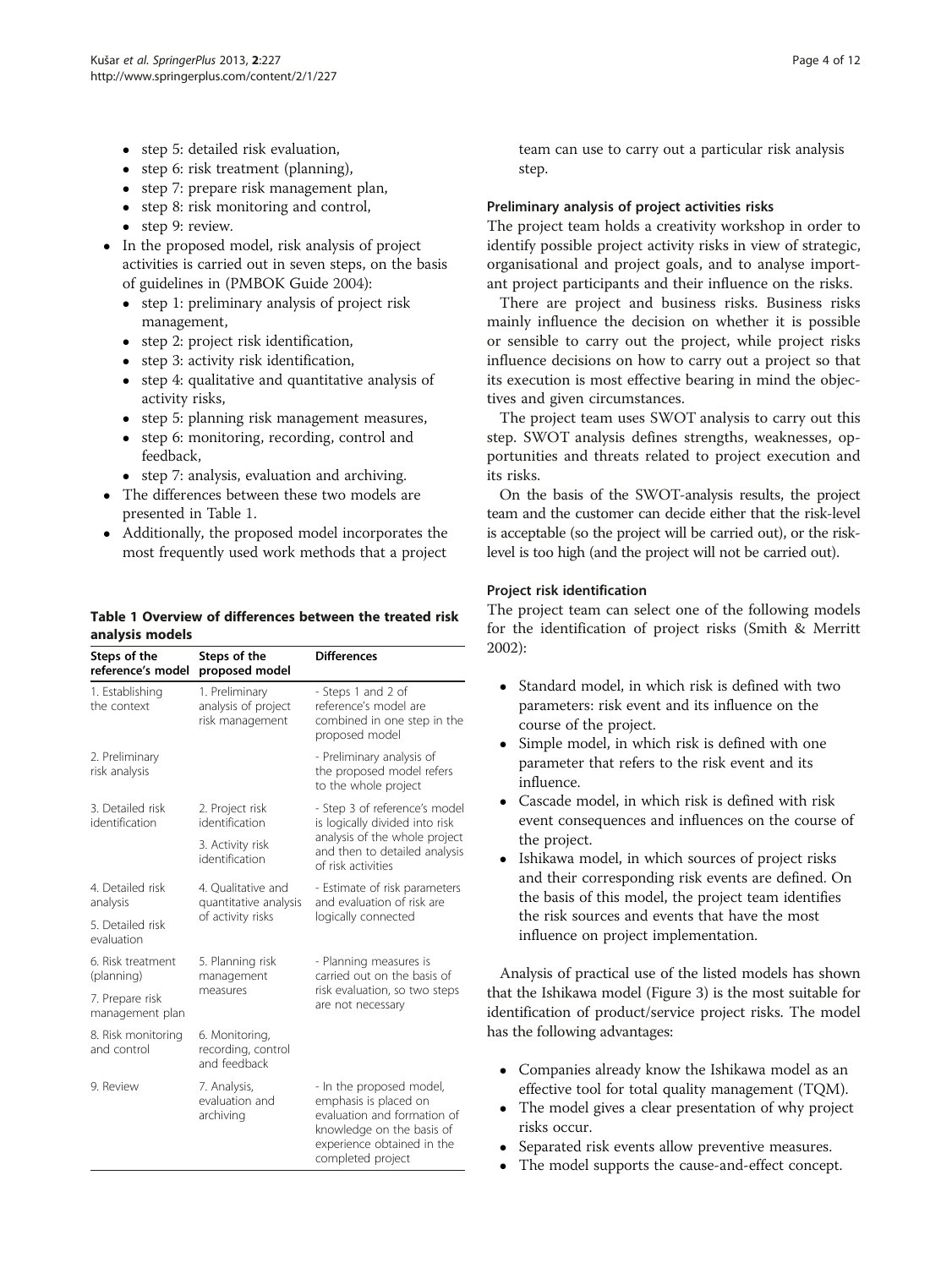<span id="page-4-0"></span>

#### Identification of project activities risks

For quantitative analysis of project activities risks, the project team can use data collection and presentation techniques, e.g., risk event – incidence, whereby the findings of previously completed similar projects are used, or a project activity risk breakdown structure (RBS) method (PMBOK Guide [2004\)](#page-10-0), (Vargas [2008](#page-11-0)). The methods listed in section 2.2 can also be used.

The project risk breakdown structure method is the most suitable for practical use. In it, the standard WBS project structure (PMBOK Guide [2004](#page-10-0)), (Vargas [2008\)](#page-11-0) is extended by risks identified for a particular activity. If it is not possible to identify a risk related to a particular activity, the risk is omitted. A method of breaking down the structure of project activity risks is shown in Figure [4](#page-5-0).

#### Qualitative and quantitative analysis of project activity risks

Qualitative and quantitative analysis of project activity risks is carried out by evaluating (PMBOK Guide [2004](#page-10-0)), (Risk management guide for DOD acquisition [2006](#page-11-0)):

- probability that a problem or risk event will occur
- consequences of a problem or risk event
- definition of risk level.

An interval scale with rates from 1 to 5 can be used to estimate the risk event incidence probability (Risk management guide for DOD acquisition [2006](#page-11-0)). Another possibility is to use a scale with estimated probability values (PMBOK Guide [2004](#page-10-0)). A 1-to-5 scale is usually used in practice because of its simplicity.

Values in Table [2](#page-5-0) are used for estimating the incidence of a problem or risk event.

Values in Table [3](#page-5-0) are used for estimating the consequences of a problem or risk event.

On the basis of the estimated probability that a risk event will occur and on the basis of the estimate of its consequences, project activity risk level is calculated. In two-dimensional analysis, activity risk level is calculated as:

$$
RL_2 = EP \times EC \tag{1}
$$

Where:

- $RL_2$  activity risk level in two-dimensional analysis of project activity risk
- $EP$  probability that a risk event will occur
- EC estimate of risk event consequences

Data on quantitative and qualitative risk analysis of a particular project activity are entered into a table of critical success factors (Table [4\)](#page-6-0).

The article deals with risks in cyclically recurring projects, so experience derived from similar past projects can be used for estimating the incidence of risk events.

An example: a company plans the activity of the customer's confirmation of documentation or product samples. Some time is planned to accomplish this activity. However, the customer often (but not always) exceeds the planned time. In this case there is a recurring risk event.

The researchers from the Laboratory for Manufacturing Systems propose that the values in Table [5](#page-6-0) be used for estimating the incidence of problems or risk events.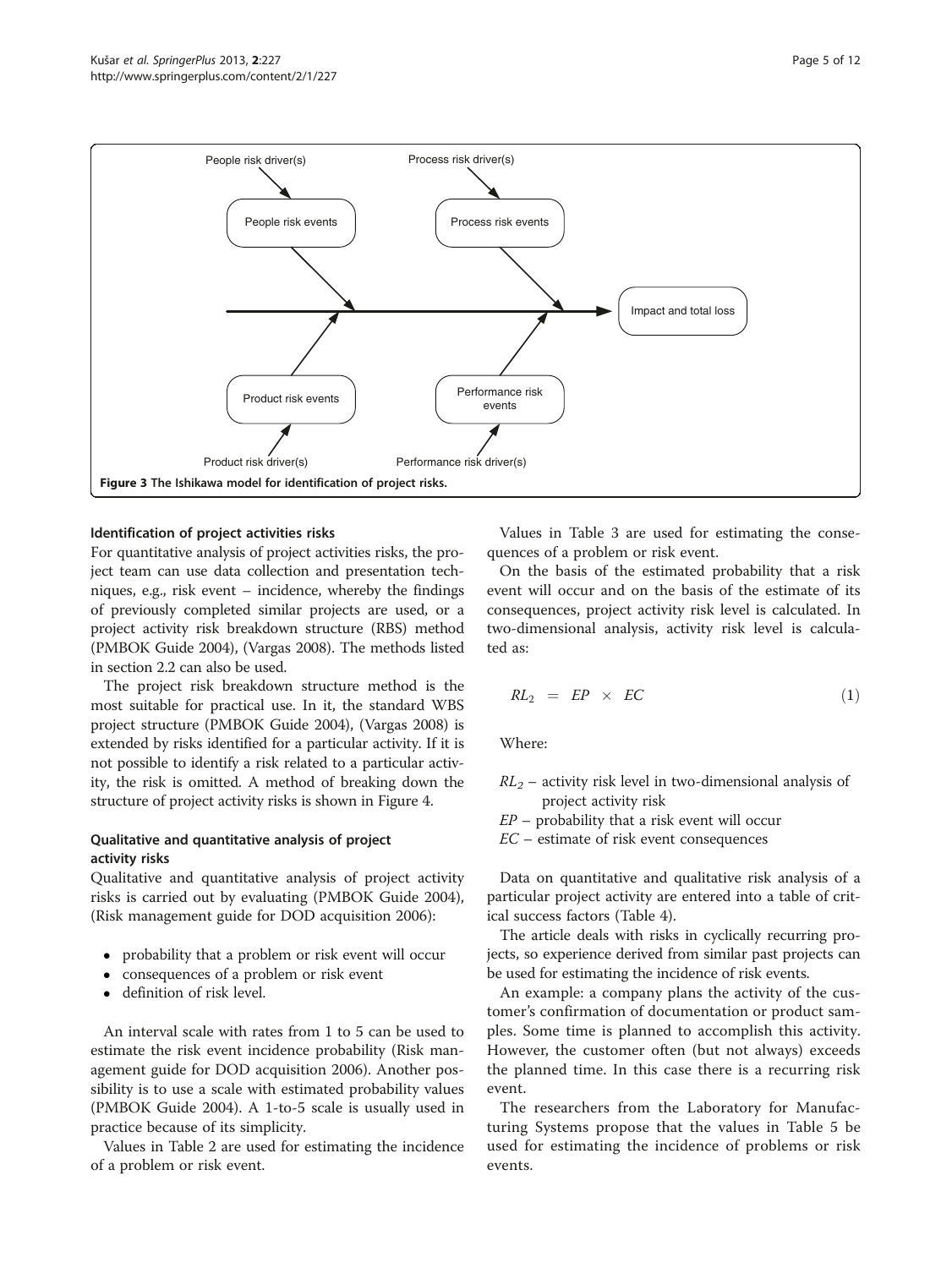http://www.springerplus.com/content/2/1/227

<span id="page-5-0"></span>

#### Table 2 Probability that a risk event will occur

#### Table 3 Estimate of consequences of a risk event

| Event probability - EP  | <b>Estimate</b> | Estimate of consequences of an event - EC |  |  |
|-------------------------|-----------------|-------------------------------------------|--|--|
| very low $(\sim 10\%)$  |                 | very low                                  |  |  |
| low $(-30\%)$           |                 | low                                       |  |  |
| medium $(\sim 50\%)$    |                 | medium                                    |  |  |
| high $({\sim} 70%)$     |                 | high                                      |  |  |
| very high $(\sim 90\%)$ |                 | very high                                 |  |  |
|                         |                 |                                           |  |  |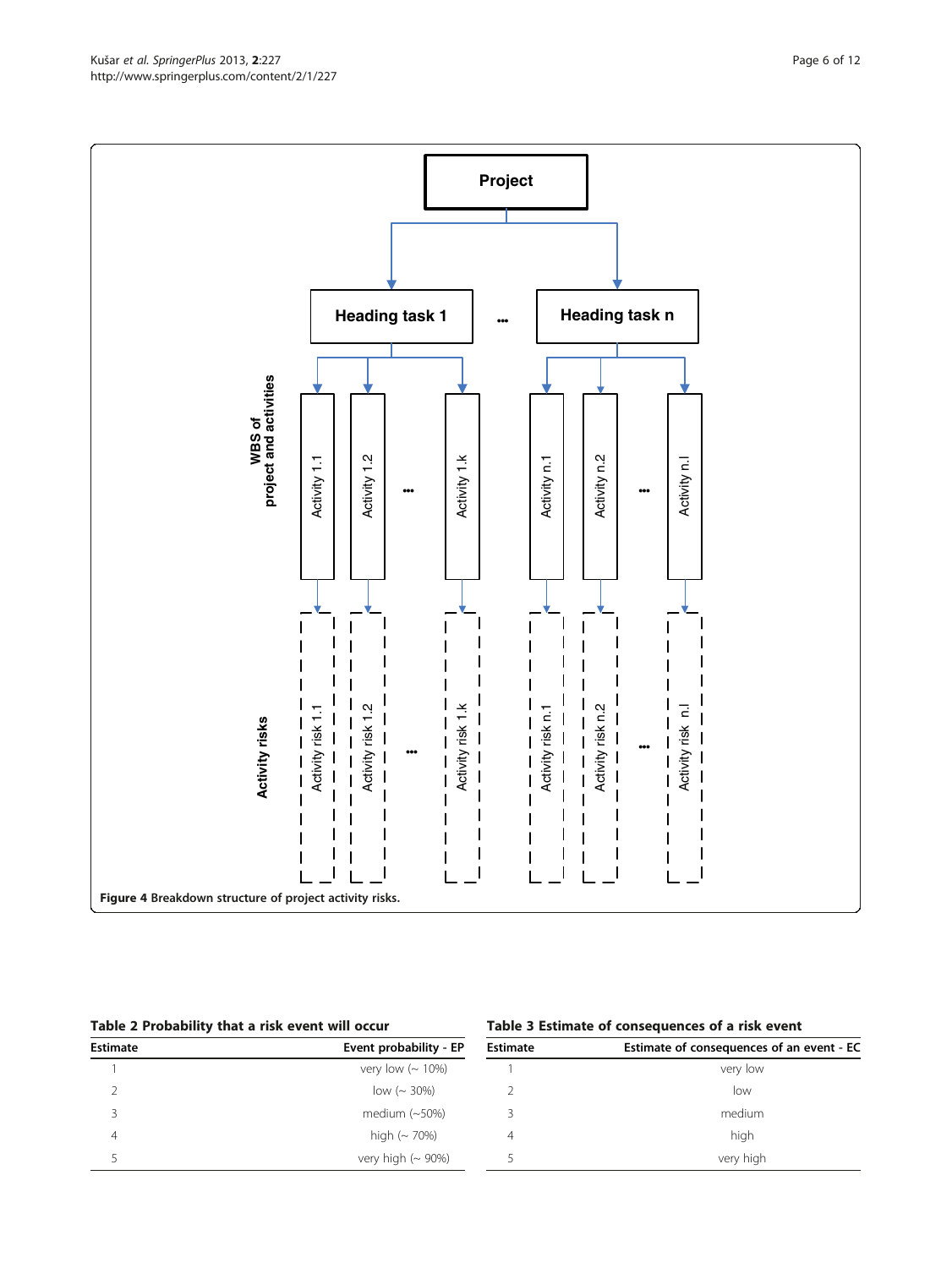<span id="page-6-0"></span>Table 4 Table of critical success factors—twodimensional analysis

| No. | WBS code/<br>Activity/<br>Problem | Event<br>probability<br>ЕP | Consequence<br>estimate<br>ЕC | <b>Risk</b><br>level<br>RL <sub>2</sub> |
|-----|-----------------------------------|----------------------------|-------------------------------|-----------------------------------------|
|     | Activity 1/Problem A              | ੨                          |                               | 6                                       |
| 2.  | Activity 2/Problem B              | 2                          | 4                             | 8                                       |
|     | Activity j/Problem N              | 4                          | 5                             | 20                                      |
| n   | Activity n/Problem X              | 4                          | 5                             | 20                                      |

In three-dimensional analysis, project activity risk level is calculated as:

$$
RL_3 = EP \times EC \times EI \tag{2}
$$

Where:

- $RL<sub>3</sub>$  activity risk level in three-dimensional analysis of project activity risk
- $EP$  probability that a risk event will occur
- EC estimate of consequences of a risk event
- EI estimate of recurring risk event incidence

Table 6 shows critical success factors for threedimensional risk analysis.

#### Planning measures and risk management

After the risk analysis is completed, activity risk is defined as low, medium or high (on the basis of a decision matrix (PMBOK Guide [2004](#page-10-0)), (Risk management guide for DOD acquisition [2006](#page-11-0))), depending on the estimate of event incidence probability and its consequences.

On the basis of pre-set risk probability limiting values, project activity risk is defined in the proposed threedimensional risk analysis:

- If  $RL \leq 24$  (risk probability is up to 20%), the risk is low.
- If  $25 \leq R$ L ≤ 60 (risk probability is between 20 and 50%), the risk is medium.
- If  $RL \ge 61$  (risk probability is more than 50%), the risk is high.

If the risk is low, the project team does not specify any measures in advance.

| <b>Estimate</b> | Estimate of event incidence - El |
|-----------------|----------------------------------|
| 1               | never                            |
| $\mathcal{P}$   | very rarely                      |
| ξ               | rarely                           |
| 4               | often                            |
| 5               | very often                       |

#### Table 6 Table of critical success factors—threedimensional analysis

| <b>Risk analysis</b> |                                   |                            |                               |                             |                             |  |  |  |
|----------------------|-----------------------------------|----------------------------|-------------------------------|-----------------------------|-----------------------------|--|--|--|
| No.                  | WBS code/<br>Activity/<br>Problem | Event<br>probability<br>ЕP | Consequence<br>estimate<br>ЕC | Incidence<br>estimate<br>EI | <b>Risk</b><br>level<br>RL3 |  |  |  |
| 1.                   | Activity 1/<br>Problem A          | 3                          | $\mathfrak{D}$                | 4                           | 24                          |  |  |  |
| 2.                   | Activity 2/<br>Problem B          | 2                          | 4                             | 4                           | 32                          |  |  |  |
| j.                   | Activity j/<br>Problem N          | 4                          | 5                             | 5                           | 100                         |  |  |  |
| n                    | Activity n/<br>Problem X          | 4                          | 5                             | 3                           | 60                          |  |  |  |

If the risk is medium, the project team prepares preventive measures, focused on the elimination of sources of risk events occurring. If the risk event occurs nevertheless, the project team has to prepare corrective measures immediately.

If the risk is high, the project team prepares both preventive measures to prevent the risk event from occurring (elimination of risk, reduction of possibility of risk realisation, transfer of risk) and corrective measures (active management of risks), which may start processes for alleviation of risk-event consequences.

It is proposed that the measures (together with bearers of responsibilities) are entered into Table [7](#page-7-0), which is essentially an extension of Table 6.

#### Monitoring, recording, control and feedback

The project manager, project team, customer and operators of activities are responsible for project-risk monitoring and for the implementation of measures.

Each risk has its "owner" and his task is to identify the symptom of the occurring risk as soon as possible and to launch the planned measures on time. The sooner the risk is discovered, the smaller are its consequences.

At regular control meetings, the project manager checks the risk status and updates the risk list if necessary. The team must be aware that the risk level changes over time in some phases one risk is more probable and in other phases other risks are more probable. For better control, it is therefore important that the risks are sorted by size and by their current relevance.

Researchers from the Laboratory for Manufacturing Systems propose several measures for reduction of project risk level:

- active risk management
- removal of risks
- decrease of the probability of a risk occurring
- alleviation of consequences by transferring risk to another organisation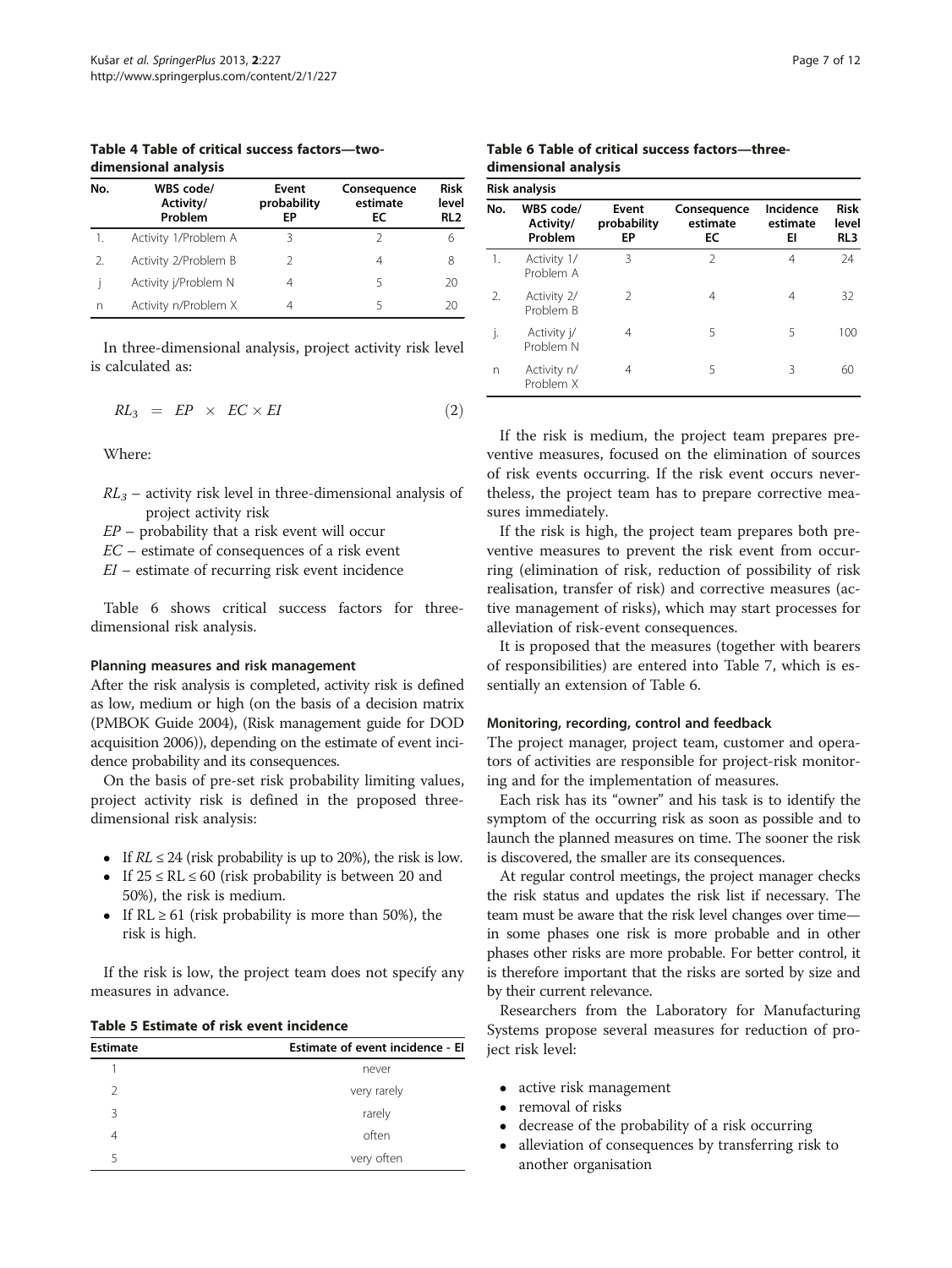| <b>Risk analysis</b> |                                   |                            |                               |                             | <b>Risk management</b>                  |                        |                                                              |           |
|----------------------|-----------------------------------|----------------------------|-------------------------------|-----------------------------|-----------------------------------------|------------------------|--------------------------------------------------------------|-----------|
| No.                  | WBS code/<br>Activity/<br>Problem | Event<br>probability<br>EP | Consequence<br>estimate<br>EC | Incidence<br>estimate<br>EI | <b>Risk</b><br>level<br>RL <sub>3</sub> | <b>Measures</b>        | Responsibility                                               | Indicator |
|                      |                                   |                            |                               |                             |                                         | $P$ – preventive       |                                                              |           |
|                      |                                   |                            |                               |                             |                                         | K - corrective         |                                                              |           |
|                      | Activity 1/Problem A              | ζ                          |                               | 4                           | 24                                      |                        |                                                              |           |
|                      | Activity 2/Problem B              |                            | 4                             | 4                           | 32                                      | P - Prevent. measure 1 | Project manager                                              |           |
|                      | Activity j/Problem N              | 4                          | 5                             | 5                           | 100                                     |                        | $P$ – Prevent. measure 2 Manager of development X days delay |           |
|                      |                                   |                            |                               |                             |                                         | P - Correct, measure 1 |                                                              |           |
|                      | Activity n/Problem x              | 4                          | 4                             | 3                           | 48                                      | $P - Measure$ 3        | Project manager                                              |           |

<span id="page-7-0"></span>Table 7 Supplemented table of critical success factors

 passive acceptance of risks by providing time and financial reserves.

Active risk management means that an action plan is prepared for if a risk event occurs, and usually time and financial reserves are also foreseen for solving the consequences of realised risks.

Risk can be totally avoided by eliminating or bypassing the cause of a risk occurring. This is possible by changing the project plan, whereby the whole project is changed or just one phase, duration of an activity, the way an activity is carried out, a supplier or operator. The new plan that tries to avoid risk can be defined as an alternative method for achieving key objectives and may cause higher project costs.

Another way of eliminating risk is elimination of some customer requirements that are difficult to achieve and thus represent risks (time, costs, quality). This method of



Figure 5 Die-casting tool—project TL783701.

risk elimination requires negotiations with the customer. In the decision-making process, it is necessary to compare risk with yield if customer requirements are fulfilled.

By placing a risk on the risk list, the possibility of the risk event occurring is automatically reduced because of subsequent systematic control. Carefully planned reduction of risk probability can be achieved by additional activities and costs; other possible actions are: using better and more expensive equipment, using better and more expensive manufacturing technology, aid from external experts or simulations made in advance.

When dealing with the reduction of risk consequences, the best solution is to transfer the risk to another organisation. Within the project partners the risk can be transferred to the customer, outsourcer or supplier. Risk transfer details (delays and additional costs) are defined in a contract. Risk bearers want to avoid additional costs and the probability of a risk occurring is thus reduced. Insurance is another way of mitigating consequences. Insurance is the most suitable when the risk is high, its probability is low, but its consequences could be catastrophic.

The more activities there are on the critical path, the more risky is the project, because delays in critical activities directly cause a delay to the whole project. In noncritical activities, time reserves may considerably reduce the risk due to delay of activities.

In practice, MS Project is often used as a tool for project management IT support, so the employees of the Laboratory for Manufacturing Systems of the Faculty of Mechanical Engineering in Ljubljana, together with our partners in companies, decided to build the presented extended project-activity-risk-management methodology into templates. Although it is possible to use a risk-analysis tool in the server version of MS Project, we believe that, from the user's perspective, the proposed solution is simpler but very effective. This is confirmed by the use of the extended risk analysis in several industrial projects.

#### Analysis, evaluation and archiving

After a project has been completed, the project team (in addition to other analyses) evaluates the risk management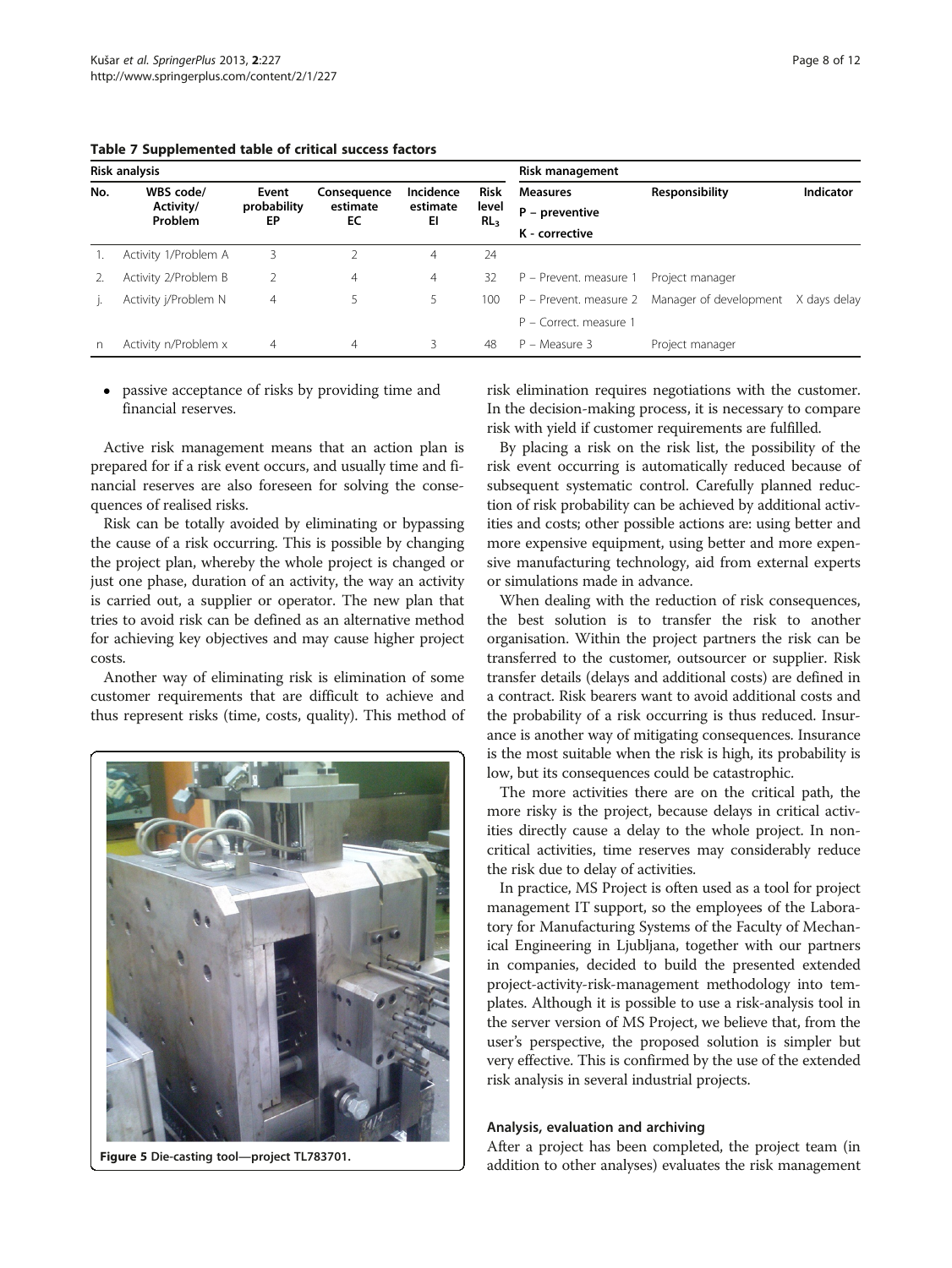<span id="page-8-0"></span>

in order to discover which expected risk events actually occurred, what were their consequences, and how efficient were the preventive and corrective measures.

All risk-management-related documents are archived; the risk knowledge base is also updated.

## Case study of a project risk analysis

A test of the proposed model for project activities risk management was carried out in TCG Unitech LTH-ol

company in a project of development and manufacturing a die-casting tool (project TL783701), shown in Figure [5.](#page-7-0)

The customer sent design documentation, so the order consisted only of process planning and tool manufacturing. The order was completed by confirmation of the product samples. In addition to the development of the die-casting tool, a trimming tool and clamping devices for machining of parts were manufactured within the project.

This was the first time that the company had dealt with project risk analysis, so the company management

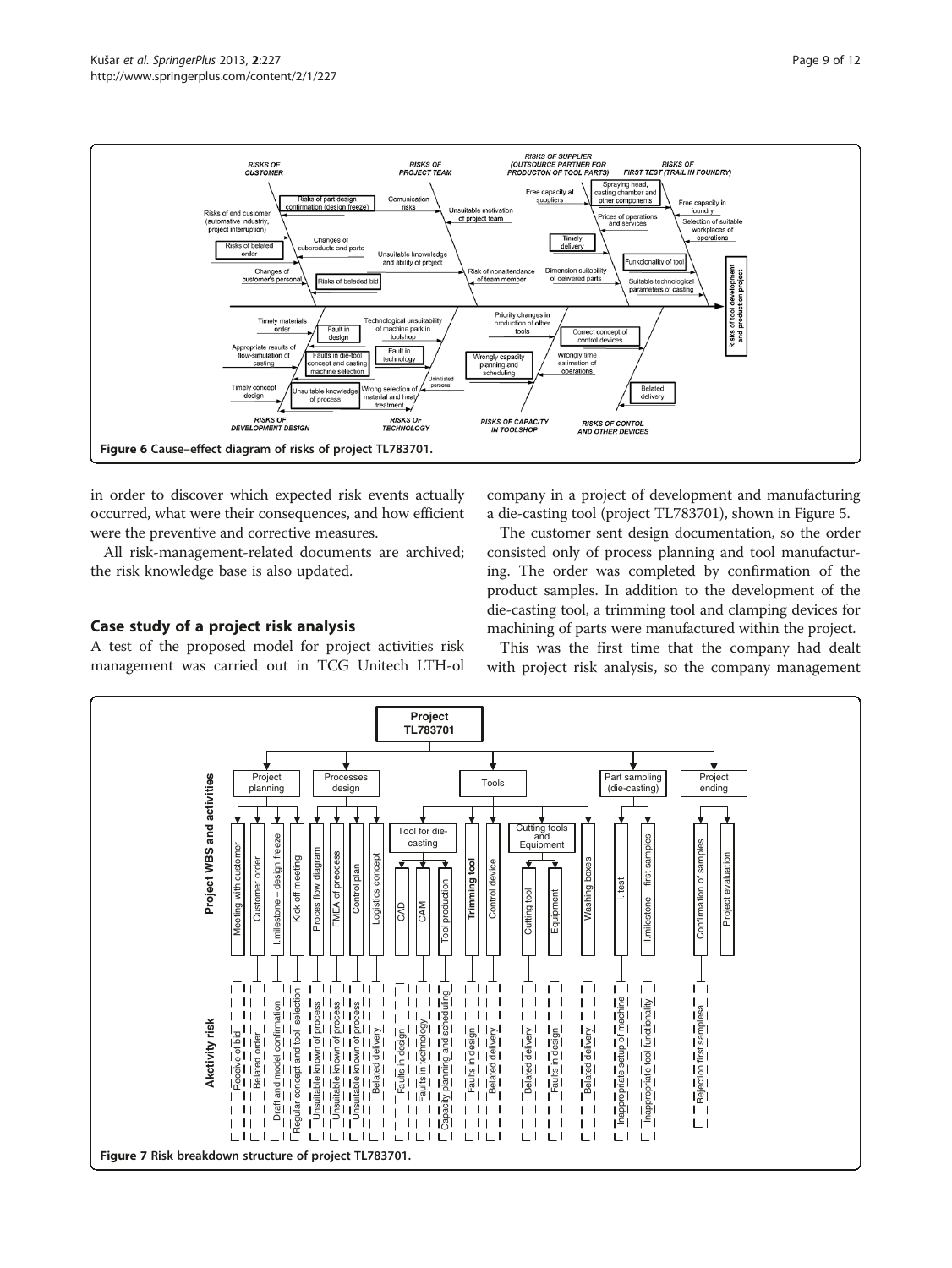|     | <b>Risk analysis</b>                                               |                            |                                      |                                    | <b>Risk management</b> |                               |                          |                              |
|-----|--------------------------------------------------------------------|----------------------------|--------------------------------------|------------------------------------|------------------------|-------------------------------|--------------------------|------------------------------|
| No. | WBS code/<br>Activity/                                             | Event<br>probability<br>VD | Consequence<br>estimate<br><b>OP</b> | Incidence<br>estimate<br><b>PP</b> | level<br>$ST_T$        | <b>Risk Measures</b>          | Responsibility Indicator |                              |
|     | Problem                                                            |                            |                                      |                                    |                        | $P$ – preventive              |                          |                              |
|     |                                                                    |                            |                                      |                                    |                        | K - corrective                |                          |                              |
|     | <b>Draft phase/Meeting with customer/</b><br>Accepting bid on time | 3                          | 3                                    | $\mathfrak{D}$                     | 18                     |                               |                          |                              |
|     | Draft phase/Client's order                                         | 3                          | 5                                    |                                    | 15                     |                               |                          |                              |
|     | Timely order                                                       |                            |                                      |                                    |                        |                               |                          |                              |
| 3.  | <b>Design phase/Milestone I - Design</b><br>freeze/Confirmation    | $\overline{4}$             | 5                                    | $\overline{4}$                     | 80                     | P: Making a<br>milestone plan | Project<br>manager       | Rejection of part<br>drawing |
|     |                                                                    |                            |                                      |                                    |                        | K: Change of<br>schedule      | Project<br>manager       |                              |
| 25  | /Confirmation of samples/                                          | 0                          | $\Omega$                             | $\Omega$                           | 0                      |                               |                          |                              |

<span id="page-9-0"></span>Table 8 Table of critical success factors of TL783701 project (partial)

organised a creativity workshop, the objective of which was to discover all possible risks that could arise in the course of projects in their company, using the Ishikawa model.

The result of the creativity workshop was an Ishikawa cause-effect diagram (Figure [6\)](#page-8-0). In it, rectangles denote the causes that may contribute most to the activity risks in this project.

On the basis of the cause-effect diagram the project team reviewed project TL783701 WBS and identified possible risk events for each activity.

The project team continuously updated project WBS with the possible activity risks that were found, and transformed WBS to a risk breakdown structure-RBS, as shown in Figure [7.](#page-8-0)

The project team made a critical success factor table for qualitative and quantitative analysis of project TL783701 activity risks (Table 8). The team members decided to make a three-dimensional risk analysis. They

specified for each activity and for its corresponding risk: probability of arising, estimate of consequences, estimate of risk-event incidence, and they calculated the activity risk level. For activities with medium or high risk, they defined preventive and corrective measures and status indicators.

The critical success factor table allowed them to identify several possible risks for each activity. They used the maximum value as the activity risk level.

MS Project software is used for project planning and control in this company, so the employees of the Laboratory for Manufacturing Systems made a standard MS Project template for the project activity risk management.

The project manager copied the data from Table 8 to the template and the result is shown in Figure 8.

The advantage of the proposed template for project activities risk management is that the same software that is used for scheduling, resource and cost planning is also used for project activities risk management.

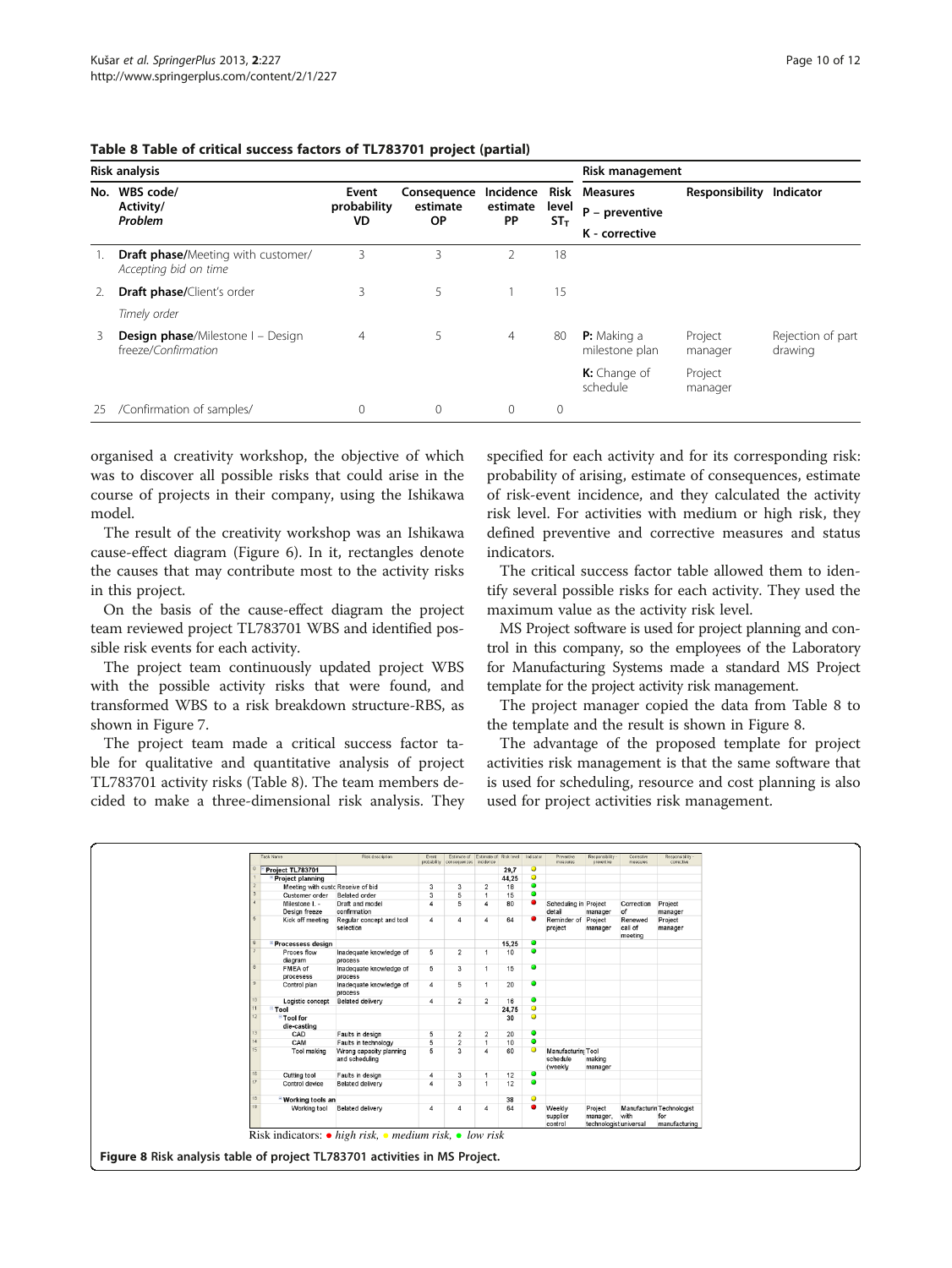<span id="page-10-0"></span>The proposed template has its limitations. If there are several possible risks within a particular activity, only the risk with the highest risk level is entered in the table in Figure [8](#page-9-0).

The project manager, project team members and operators of activities can obtain the following data from Table [8:](#page-9-0)

- short definition of risks
- estimate of event probability
- estimate of event consequences
- estimate of event incidence
- risk level and risk indicator (in colour)
- responsibility for risk management
- link to a document with risks and measures described in detail.

The risk indicator colour visually warns the project manager and team members about the risk levels of individual activities and the expected preventive and corrective measures.

It can be seen from Figure [8](#page-9-0) that this project has 4 highrisk activities, 2 medium-risk activities and 14 low-risk activities.

High-risk activities are connected to the costumer (design freeze) and to most important decision in the process of tool design – concept of the die-casting tool. Both activities have important role for other activities that follow them in the project of tool production and also for process of serial production of parts in the foundry.

For a comparison of individual project risk with other projects, the risk level of the whole project is useful. On the basis of (Paul 2002), we decided that the risk level of groups of activities and of the whole project would be calculated as an average risk level of all activities (the lowest level in project WBS). Of course, the average project-risk -level can only be statistical data, so it can be misleading if used uncritically. A project may have low average risk level, but it may contain high-risk-level activities. If a risk event occurs in these activities, it can be a serious threat to the completion of the project within the expected scope, time and costs.

In addition to the risk indicator, other indicators can be added to Table [8](#page-9-0) to give warnings on other dangers related to project risks, e.g. delays, use of time-reserves, or exceeded actual costs in comparison with the planned ones.

#### Conclusion

The article presents the problem of risk management in market-oriented projects (i.e., in product and service projects). We found that in cyclically recurring projects, the causes of activity risks are often similar and recurring.

A model for project activities risk management was developed. In our model, we added a third parameter to the

If the estimated problem incidence is high and it does not get lower in future similar projects, it is obvious that the company is not effectively managing (eliminating) recurring problems. This is important data for the company management, which should urgently take appropriate measures. The goal of the proposed method includes gradually reducing the estimated problem incidences (target value is 1), and a gradual transition to twodimensional risk analysis.

MS Project is often used for project management support in companies, so the employees of the Faculty of Mechanical Engineering in Ljubljana, Slovenia, together with our partner companies, made a new table (as an addition to the standard templates), which allows risk analysis with MS Project software. This template proved very useful in practice, because project managers could thus use the same software for planning and risk-management actions.

## Ethical approval

For this article no experimental research was carried out on humans or animals.

#### Competing interests

The authors declare that they have no competing interests.

#### Authors' contributions

The article is a result of team work of authors. All authors read and approved the final manuscript.

#### Author details

<sup>1</sup> Faculty of Mechanical Engineering, Aškerčeva 6, SI-1000, Ljubljana, Slovenia.<br><sup>2</sup>TCG Unitech LTH-ol Vincarie 2, Škofia Loka, Slovenia. <sup>2</sup>TCG Unitech LTH-ol, Vincarje 2, Škofja Loka, Slovenia.

#### Received: 20 December 2012 Accepted: 13 May 2013 Published: 17 May 2013

#### References

- Cappels MT (2004) Financially focused project management. J Ross Publishing, Inc., Fort Lauderdale, FL, USA
- Dobie C (2007) A handbook of project management. Allen Unwin, Australia
- Fleischer M, Liker KJ (1997) Concurrent engineering effectiveness: integrating product development across organisations. Hanser Garden Publications, Cincinnati
- Goodpasture JC (2004) Quantitative methods in project management. J Ross Publishing, Inc., Fort Lauderdale, FL, USA
- Kendall IG, Rollins CS (2003) Advanced project portfolio management and the PMO. J Ross Publishing, Inc, Fort Lauderdale, FL, USA
- Kušar J, Rihar L, Duhovnik J, Starbek M (2008) Project management of product development. J mech eng 54(9):588–606
- Paul RS (2002) Project risk management a proactive approach. Management Concepts, Viena, Virginia
- PMBOK Guide (2004) A guide to the project management body of knowledge, 3rd edn. Project Management Institute, Newtown Square